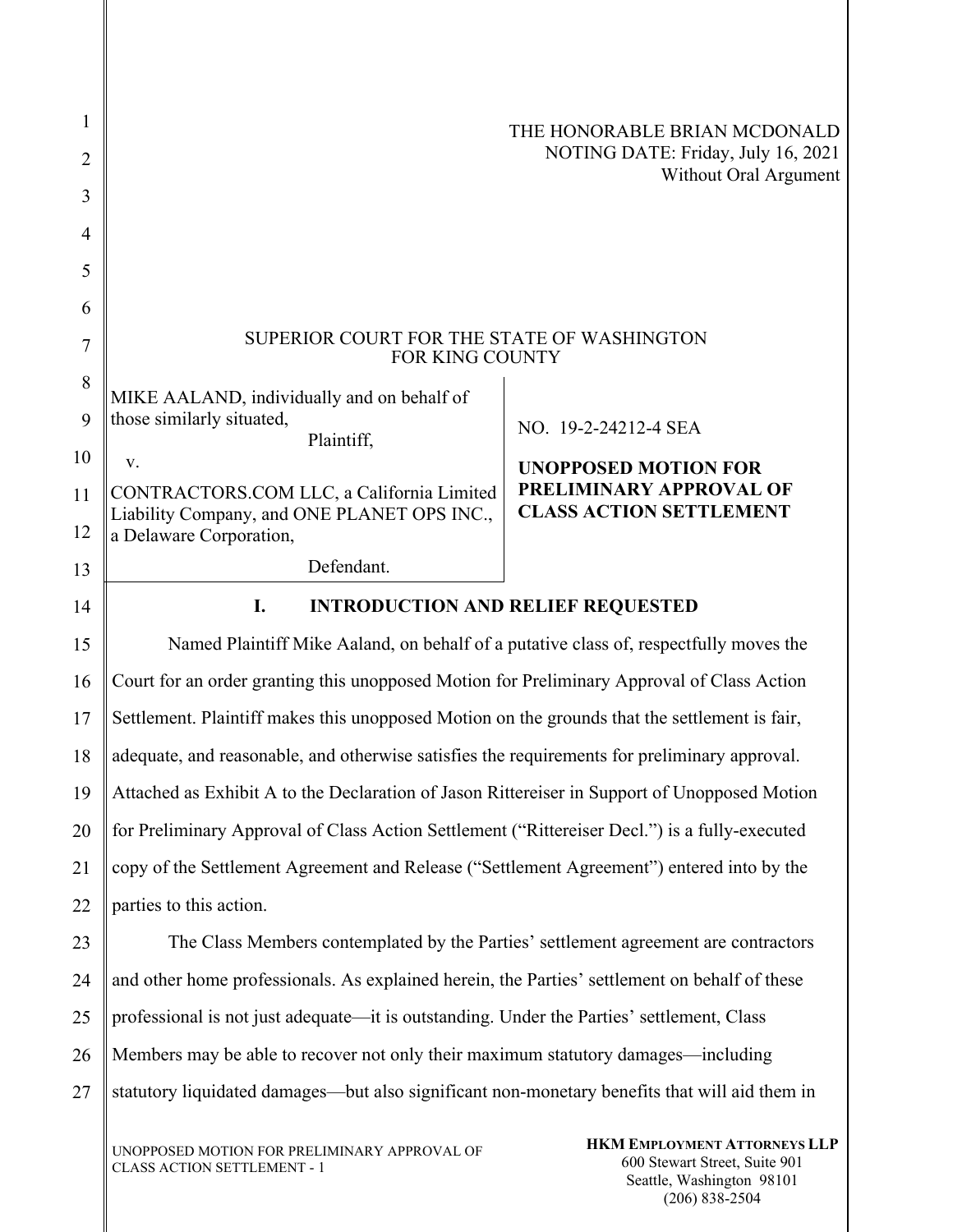1 2 3 4 5 6 7 8 9 the growth of their individual businesses. Additionally, since filing this lawsuit, Defendants have ceased the conduct that Plaintiff alleged in his Complaint as violating the law. It is against this backdrop that Plaintiff respectfully requests that the Court: (1) grant preliminary approval of the settlement; (2) approve the form, content, and method of delivering notice to the Class as set out in the Settlement Agreement; (3) provisionally certify the proposed settlement class; (4) appoint JND Legal Administration as Settlement Administrator to administer the settlement; and (5) schedule a final approval hearing in accordance with the deadlines proposed in the Settlement Agreement and in this Motion. A Proposed Order in the form approved by the parties is being submitted with this Motion for the Court's consideration.

10

11

#### **II. STATEMENT OF FACTS**

#### **A. Facts and Procedural History**

12 13 14 15 16 17 18 19 20 21 22 23 Defendant Contractors.com is a lead generation company that markets to contractors and that it charges per leads generated. Dkt. 9 at ¶ 4.2. On September 16, 2019, Plaintiff, a general contractor, filed his proposed class action complaint against Defendants, alleging that Defendant sent text messages to Plaintiff and other contractors and home professionals in violation of the Washington Consumer Protection Act, RCW 19.190.010 et seq. (the "WCPA") and purporting to represent a class of "[a]ll residents of Washington state with a cellular telephone number to which at least one electronic commercial text message was transmitted by . . . Defendants." Dkt. 1. Defendant has admitted that it sent text messages to contractors, but denied, and continues to deny, its liability to Plaintiffs. *See* Dkt. 9 at ¶ 4.3, Settlement Agreement at 2. Despite these denials, as a result of this lawsuit, Defendant has ceased its call center operations in Washington State and no longer sends out text messages to Contractors in Washington State. After filing the Complaint, Plaintiff reviewed nearly 4,000 pages of Defendants' records

24 25 26 27 in discovery and began readying his list of deponents. Rittereiser Decl. ¶ 8. However, before taking depositions, the Parties paused their litigation efforts to see if resolution was possible. *Id.* On May 12, 2020, the Parties participated in a good-faith, arms-length, full-day mediation with John B. Bates, Jr. of JAMS but were unable to resolve their dispute. Rittereiser Decl. ¶ 9. After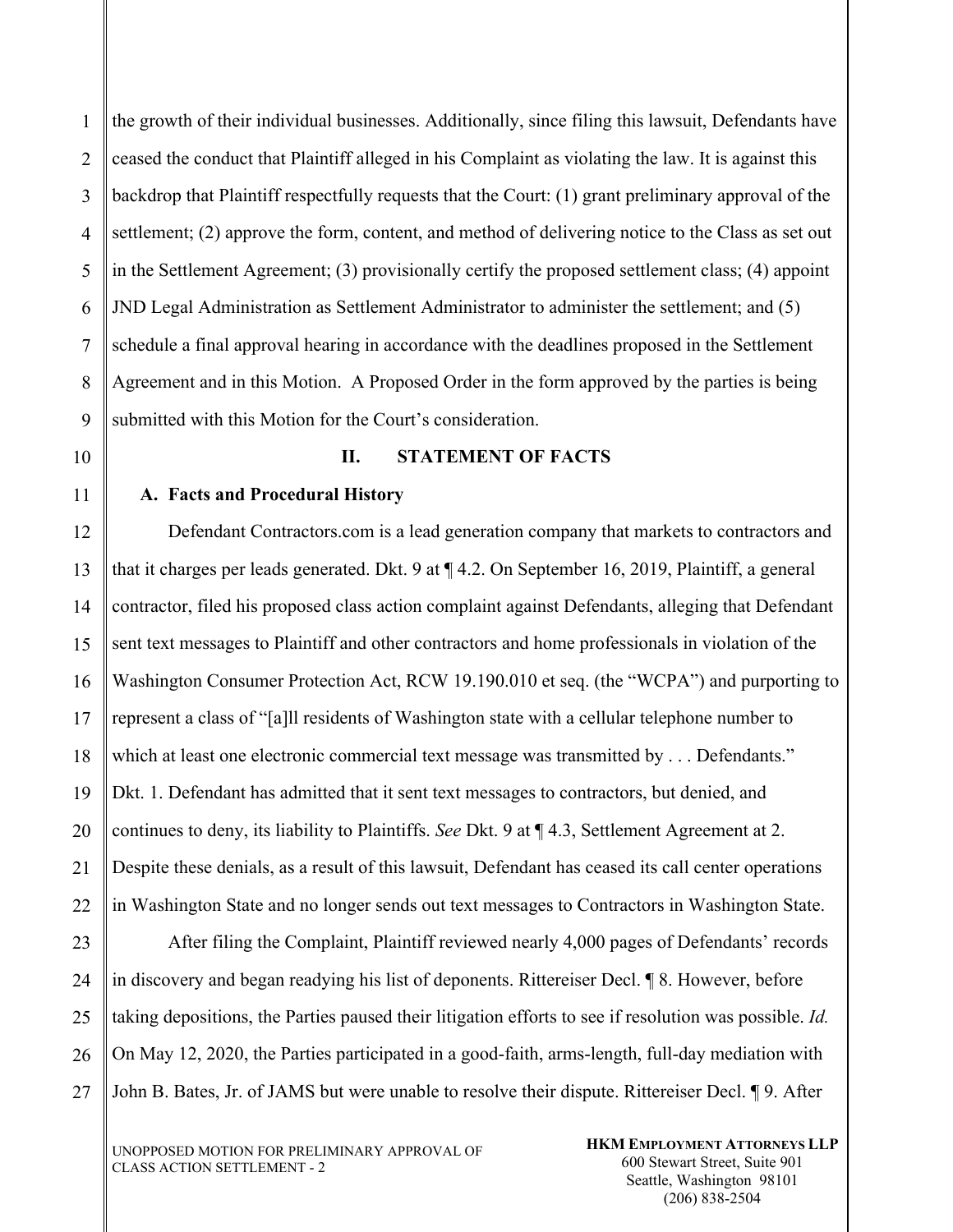| $\mathbf{1}$   | the failed mediation, the parties resumed discovery efforts. $Id$ . $\P$ 10. Eventually the Parties began                                                             |  |  |
|----------------|-----------------------------------------------------------------------------------------------------------------------------------------------------------------------|--|--|
| 2              | discussing resolution among counsel, which ultimately resulted in a settlement agreement a year                                                                       |  |  |
| $\overline{3}$ | after the mediation. Id. Plaintiff now presents those terms for the Court's preliminary approval.                                                                     |  |  |
| 4              | <b>B.</b> The Terms of the Settlement Agreement                                                                                                                       |  |  |
| 5              | Plaintiff offers the following summary of the terms of the Settlement Agreement.                                                                                      |  |  |
| 6              | 1. Provisional Class Certification                                                                                                                                    |  |  |
| $\overline{7}$ | The Court has not yet certified this case as a class action. For settlement purposes,                                                                                 |  |  |
| 8              | Plaintiff respectfully requests that the Court provisionally certify the following class:                                                                             |  |  |
| 9              | [A]ll residents of Washington state with a cellular telephone number to which at                                                                                      |  |  |
| 10             | least one electronic commercial text message was transmitted by<br>Contractors.com, or someone acting on behalf of Defendant. The Settlement Class                    |  |  |
| 11             | is defined to include all persons who could claim to have suffered any injury or<br>could assert any claims as a result of the sending or receipt of Text Messages to |  |  |
| 12             | the mobile telephone numbers listed on Exhibit 5.                                                                                                                     |  |  |
| 13             | Settlement Agreement ¶ 1.33. The Class is believed to include approximately 2,515 individuals.                                                                        |  |  |
| 14             | See id. at Ex. 5.1                                                                                                                                                    |  |  |
| 15             | 2. Settlement Benefits to the Class Members                                                                                                                           |  |  |
| 16             | For the benefit of all Class Members, Defendants will pay a total of \$774,500.00 into a                                                                              |  |  |
| 17             | settlement fund ("Gross Settlement Payment"). Settlement Agreement ¶ 1.18. This amount will                                                                           |  |  |
| 18             | be used to satisfy the following categories of recovery: (1) payments to the Class members; (2)                                                                       |  |  |
| 19             | any class representative service award made to Mr. Aaland; (3) an award of attorneys' fees to                                                                         |  |  |
| 20             | Class Counsel plus actual litigation costs approved by the Court; and (4) payment of settlement                                                                       |  |  |
| 21             | administrator fees and expenses. See Settlement Agreement ¶ 1.18, 4.2, 4.3, and 5.5. No                                                                               |  |  |
| 22             | amount of the settlement fund will be returned to Defendant.                                                                                                          |  |  |
| 23             | As additional consideration, Defendants will also provide codes for six (6) redeemable                                                                                |  |  |
| 24             | Leads to Settlement Class Members. See Settlement Agreement ¶ 3.3. Each Lead is valued at                                                                             |  |  |
| 25             | \$50.00, which translates into an additional class benefit of \$754,500.00. Id. Settlement Class                                                                      |  |  |
| 26             |                                                                                                                                                                       |  |  |
| 27             |                                                                                                                                                                       |  |  |
|                | <sup>1</sup> Exhibit 5, containing the final Class list, will be filed on or before the Noting Date for the Court's review.                                           |  |  |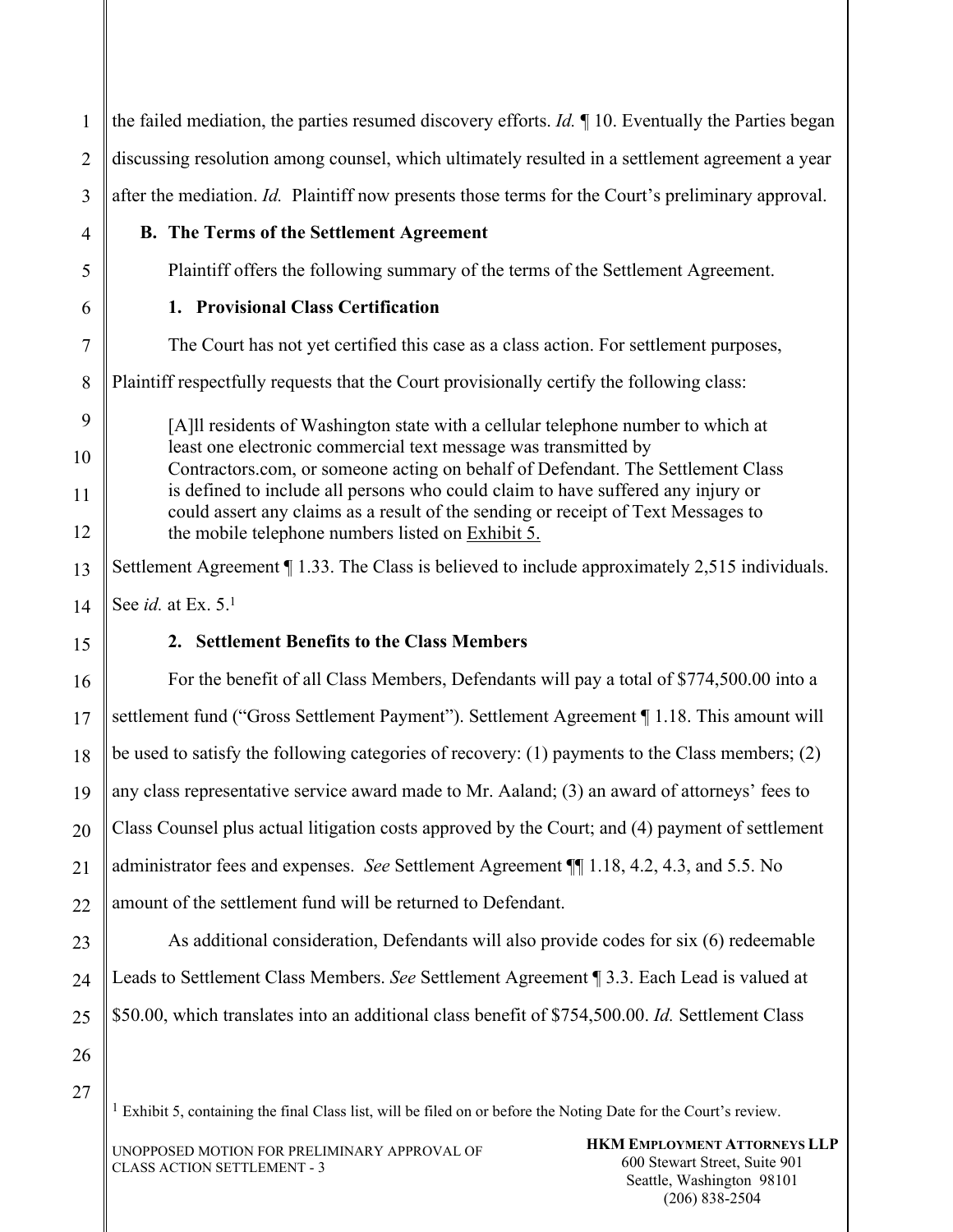1 2 Members will be able to redeem the leads relevant to the Settlement Class Member's business needs*. See id*. at Ex. 4, p. 4.

The Total Settlement Value to Class Members is \$1,529,000.00, reflecting the combined total of the Gross Settlement Payment plus the Leads. *See id.* at ¶ 1.17.

5

6

7

8

9

3

4

## **3. Attorneys' Fees, Litigation Costs, and Class Representative Award**

Defendants have agreed not to oppose attorneys' fees to Class Counsel in an amount that does not exceed thirty percent of the Total Settlement Value (\$458,700.00) plus actual litigation costs. *See id.* at ¶¶ 1.17, 4.2. These costs are currently \$5,696.27. Rittereiser Decl. ¶ 14. Plaintiff requests a class representative service award of up to \$5,000.00, which Defendants do not oppose. Settlement Agreement ¶ 4.3.

10 11

18

## **4. Release and Waiver of Claims**

12 13 14 15 16 17 In exchange for the benefits provided under the Settlement, Class Members who do not opt out will waive any and all claims, demands, and causes of action that either were raised in the Complaint or that could have been raised in the Complaint, an individual arbitration, or any other legal proceeding, and that relate in any way to or arise from Text Messages received from any or on behalf of Defendants to specific mobile telephone numbers. Settlement Agreement ¶ 1.27; *see also id.* at  $\P$  6.4.1 and 9.1 and Ex. 5.

## **5. Notice**

19 20 21 22 23 Within ten (10) days after the Preliminary Approval Date, Defendants shall provide to the Settlement Administrator the names, mailing addresses, and email addresses, if any, associated with the relevant list of unique cellular telephone numbers. Settlement Agreement ¶ 6.2.1, Ex. 5. The Settlement Administrator will then perform reverse look-ups on the relevant list of telephone numbers for which Defendants did not produce associated addresses. *Id.* 

On or before the Notice Deadline, the Settlement Administrator will (1) send a Postcard Notice2 via first-class mail to Settlement Class Members at the addresses produced by

27

24

25

26

2 *See* Settlement Agreement at Ex. 2.

UNOPPOSED MOTION FOR PRELIMINARY APPROVAL OF CLASS ACTION SETTLEMENT - 4

**HKM EMPLOYMENT ATTORNEYS LLP**  600 Stewart Street, Suite 901 Seattle, Washington 98101 (206) 838-2504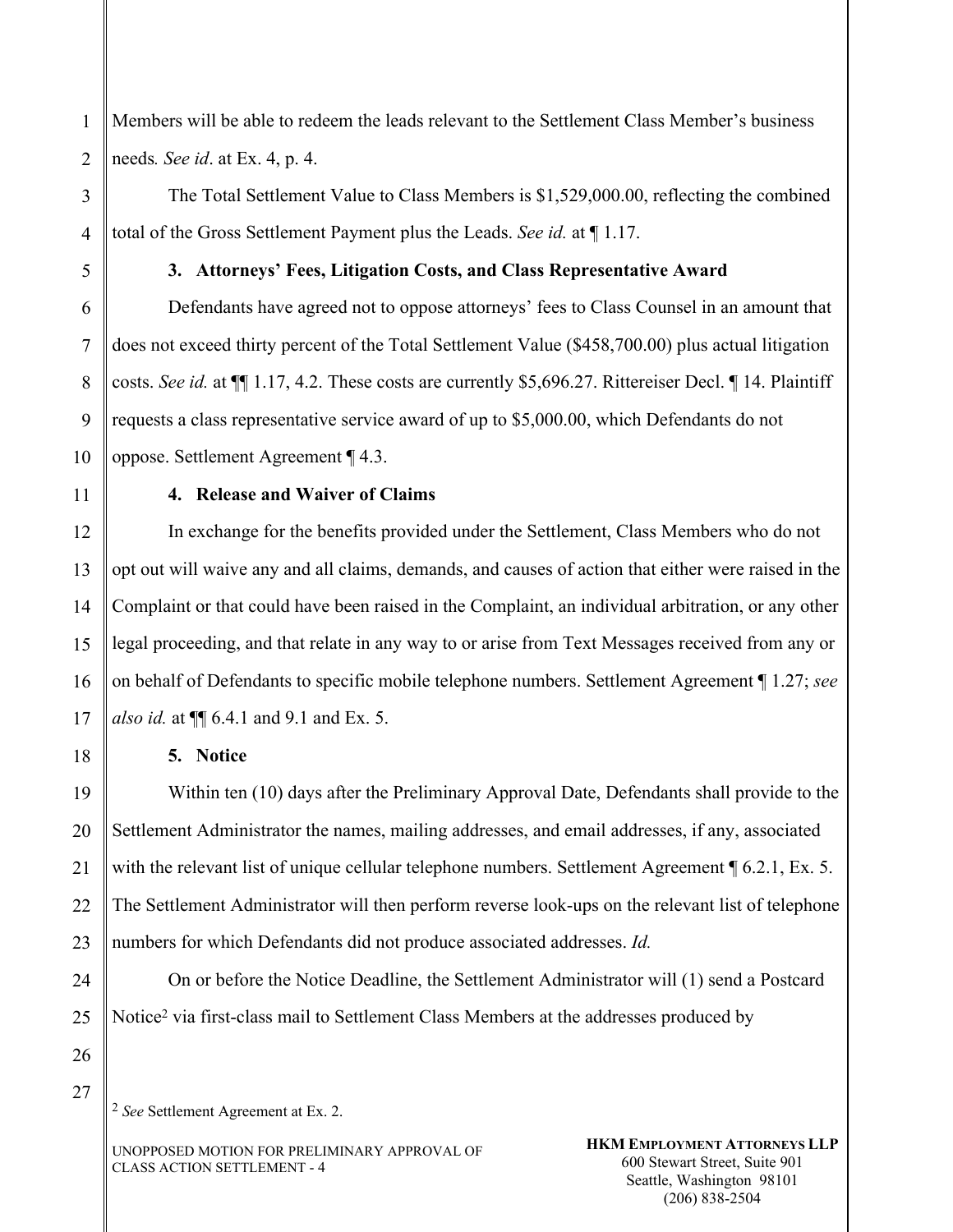1 2 3 4 Defendants or obtained through reverse look-up, (2) send an Email Notice<sup>3</sup> to Settlement Class Members at the email addresses produced by Defendant, and (3) activate the Settlement Website. *Id.* at ¶ 6.2.2. Postcard Notices returned with a forwarding address shall be re-mailed, and those returned without a forwarding address will be skiptraced and remailed. *See id*.

5 6 7 8 9 10 11 12 Both the Postcard Notice and the Email Notice will include a reference to the Settlement Website where the Class Members can obtain additional information about the Settlement. *Id.*  For example, it is on the Settlement Website where Class Members will be able to access the Detailed Notice. *Id.* at Ex. 4. The Detailed Notice is a document which includes basic information, who is included in the settlement, what the settlement benefits are, how to obtain the settlement benefits, how to remain in or exclude oneself from the settlement, identification of class counsel, how to object to the settlement, how to participate in the final approval hearing, what happens if the class member does nothing, and how to obtain more information. *Id.* 

13 14 15 16 To submit a claim for payment from the Net Settlement Fund, a Settlement Class Members will submit a Claim Form to the Settlement Administrator on or before the Claim Deadline. *Id.* **[6.3.** To redeem leads, a Settlement Class Member will enter a unique "Lead ID." *See id.* 13.3 and Ex. 4 at p. 4.

17

## **6. Settlement Administration**

18 19 20 21 22 23 The parties have selected JND Legal Administration to act as the Settlement Administrator in this case. In performance of its duties, JND will administer all aspects of the Settlement, such as obtaining addresses for Settlement Class Members, distributing the Class Notice, processing Class Members' requests for exclusion, calculating individual settlement shares, processing settlement payments to the Class Members, and establishing a Settlement Website and call number, among other duties. Settlement Agreement ¶ 5.2.

24 25

<sup>26</sup> 27 3 *See* Settlement Agreement at Ex. 3 which will be filed on or before the Noting Date for the Court's review. This "Email Notice" will be in substantially the same form, or identical to, Ex. 2 ("Postcard Notice") but has not yet been finalized by the Settlement Administrator and thus has not been included as of the date of this filing. Rittereiser Decl. ¶ 7.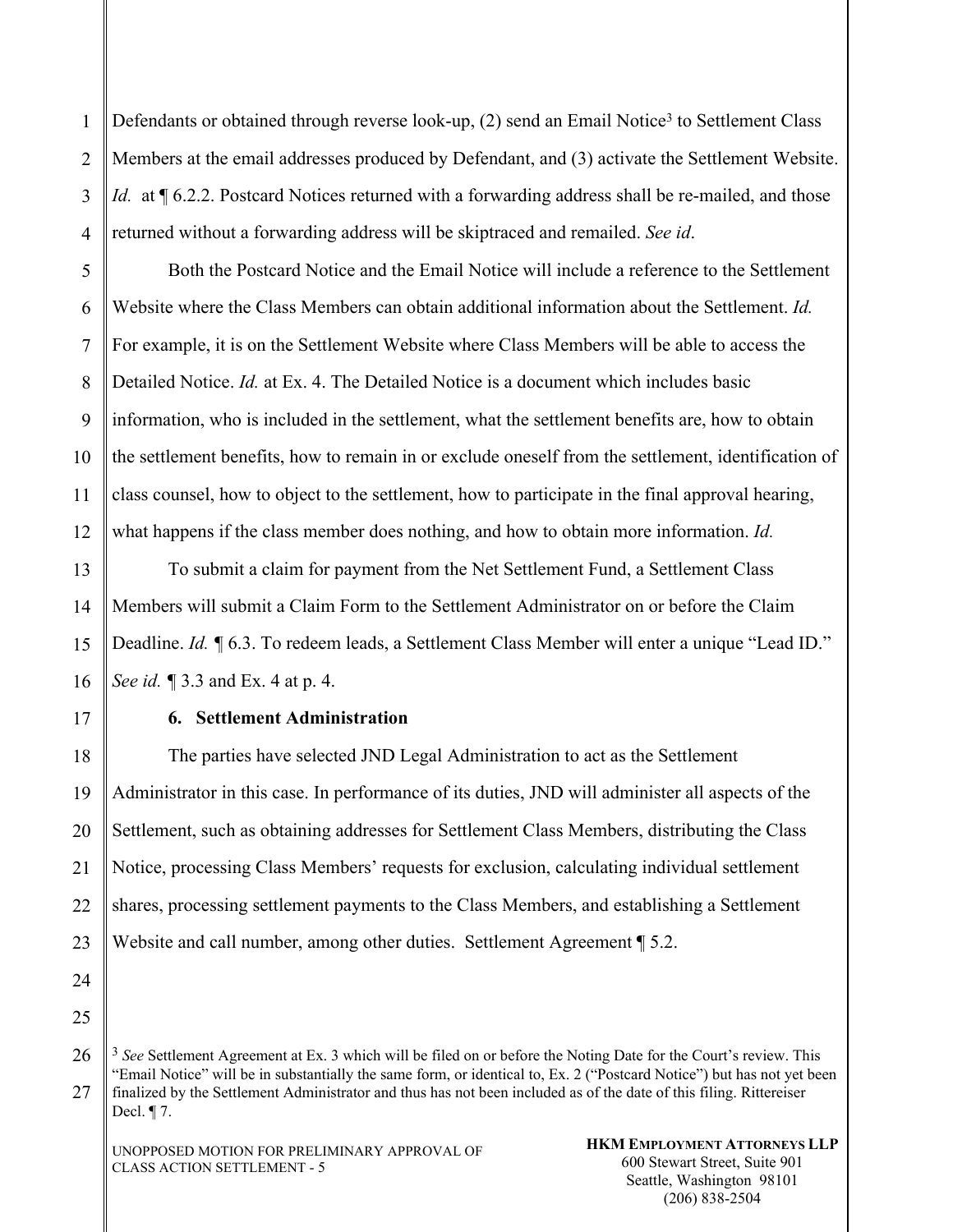1

# **7. Request for Exclusion and Objection Rights**

2 3 4 5 6 7 On or before the Exclusion Deadline, any Settlement Class Member who wishes to be excluded must submit to JND a valid written request which must include Settlement Class Member's full name, address, and telephone number, a statement that the Settlement Class Member submitting the request wishes to be excluded from the Settlement, and the signature of the Settlement Class Member submitting the request or an individual authorized to sign on behalf of the Settlement Class Member. Settlement Agreement ¶ 6.4.2.

8 9 10 11 12 13 14 15 On or before the Objection Deadline, any Settlement Class Member may submit to the Court any written objection which must (a) clearly identify the case name and number, and (b) be filed with the Clerk of the Court and mailed to Class Counsel and Defense Counsel. Settlement Agreement ¶ 6.5.1. The written objection must include: (1) the Settlement Class Member's full name and address; (2) the telephone number or numbers the Settlement Class Member maintains received a text; (3) all of the Settlement Class Member's objections and the grounds for each such objection; (4) and various information regarding the Settlement Class Member's participation in the Final Approval Hearing. *Id.*

16

17

## **8. Deadlines Contemplated by Settlement Agreement**

The following table sets out the proposed deadlines:

| 18 | <b>EVENT</b>                                  | <b>SCHEDULED DATE</b>                       |
|----|-----------------------------------------------|---------------------------------------------|
|    | Deadline for Defendants to (1) Provide        | 10 days after entry of Preliminary Approval |
| 19 | Names, Mailing Addresses, and Email           | Order                                       |
| 20 | Addresses and (2) Transfer Initial Payment to |                                             |
|    | Cover Expected Notice and Administration      |                                             |
| 21 | <b>Costs to Settlement Administrator</b>      |                                             |
|    | Deadline for Settlement Administrator to      | 30 days after entry of Preliminary Approval |
| 22 | Send Postcard Notice and Email Notice         | Order                                       |
| 23 | ("Notice Deadline")                           |                                             |
|    | Deadline to Submit a Claim ("Claim            | 60 days after Notice Deadline               |
| 24 | Deadline") or to Request Exclusion            |                                             |
| 25 | ("Exclusion Deadline") or Object              |                                             |
|    | ("Objection Deadline")                        |                                             |
| 26 | Deadline for Settlement Administrator to      | 5 days after Claim/Exclusion/Objection      |
|    | Provide List of Claims Forms and Exclusions   | Deadline                                    |
| 27 | Received                                      |                                             |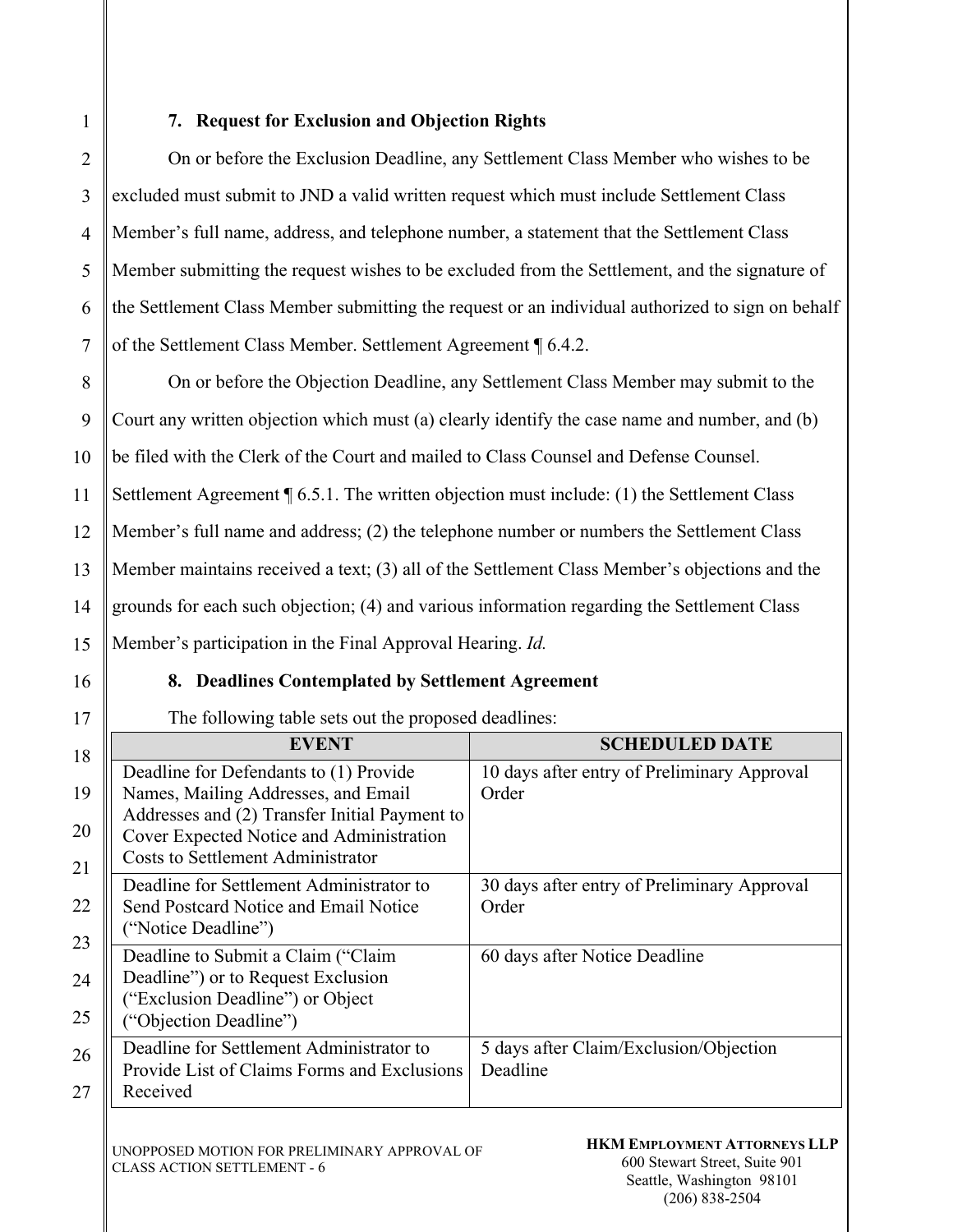| $\mathbf{1}$<br>$\overline{2}$   | Deadline for Filing Motion for Final<br>Approval                                                                                                                                                                                   | No earlier than 10 days after Claim Deadline<br>(BRIEFING SCHEDULE TO BE SET BY<br><b>THE COURT)</b>                                                                                                                                                                                                                                                                                                                  |
|----------------------------------|------------------------------------------------------------------------------------------------------------------------------------------------------------------------------------------------------------------------------------|-----------------------------------------------------------------------------------------------------------------------------------------------------------------------------------------------------------------------------------------------------------------------------------------------------------------------------------------------------------------------------------------------------------------------|
| $\mathfrak{Z}$<br>$\overline{4}$ | Final Approval Hearing                                                                                                                                                                                                             | No earlier than 120 days after entry of<br>Preliminary Approval Order (HEARING<br>DATE TO BE SET BY THE COURT)                                                                                                                                                                                                                                                                                                        |
| 5<br>6<br>7<br>8<br>9<br>10      | <b>Settlement Effective Date</b>                                                                                                                                                                                                   | (i) The date on which the deadline to seek<br>appellate review of the Final Approval Order<br>and Judgment has passed, or the date the Final<br>Approval Order is entered if no objection has<br>been filed; or (ii) the date by which a final<br>decision or opinion is rendered affirming the<br>Final Approval Order and Judgment following<br>an appeal, or the date any such appeal is<br>dismissed or withdrawn |
| 11<br>12                         | Deadline for Defendants to Transfer the<br>Remaining Funds to Settlement<br>Administrator ("Transfer Date")                                                                                                                        | 10 days after Settlement Effective Date                                                                                                                                                                                                                                                                                                                                                                               |
| 13<br>14<br>15<br>16             | Payment of Settlement Payments to Class<br>Members, Payment of Attorneys' Fees and<br>Costs to Class Counsel, Payment of Class<br>Representative Award, and Payment of<br><b>Outstanding Settlement Administration</b><br>Expenses | Within 15 days after Transfer Date                                                                                                                                                                                                                                                                                                                                                                                    |
| 17<br>18<br>19                   | Deadline for Class Members to Cash or<br>Deposit Individual Settlement Payment<br>Checks or Redeem Any Alternative Form of<br>Payment                                                                                              | 180 days from the mailing of Payment to<br><b>Settlement Class Members</b>                                                                                                                                                                                                                                                                                                                                            |
| 20<br>21                         | Deadline for Class Members to Redeem<br>Leads                                                                                                                                                                                      | 365 Days after Settlement Effective Date                                                                                                                                                                                                                                                                                                                                                                              |
| 22                               | Distribution of Individual Settlement Payments & Lead Benefits<br>9.                                                                                                                                                               |                                                                                                                                                                                                                                                                                                                                                                                                                       |
| 23                               | Each Settlement Class Member who participates in the Settlement will receive a<br>minimum cash payment of \$120 and a maximum cash payment of \$1,500. Settlement Agreement                                                        |                                                                                                                                                                                                                                                                                                                                                                                                                       |
| 24                               |                                                                                                                                                                                                                                    |                                                                                                                                                                                                                                                                                                                                                                                                                       |

25 ¶ 11.2. If the cash payment would exceed \$1,500 after pro rata distribution, any remaining

amount of the Net Settlement Fund will be distributed to a Cy Pres recipient. *Id.* at  $\P$  11.2, 11.4

The parties have agreed upon the Downtown Seattle Association as the recipient, subject to the

26

27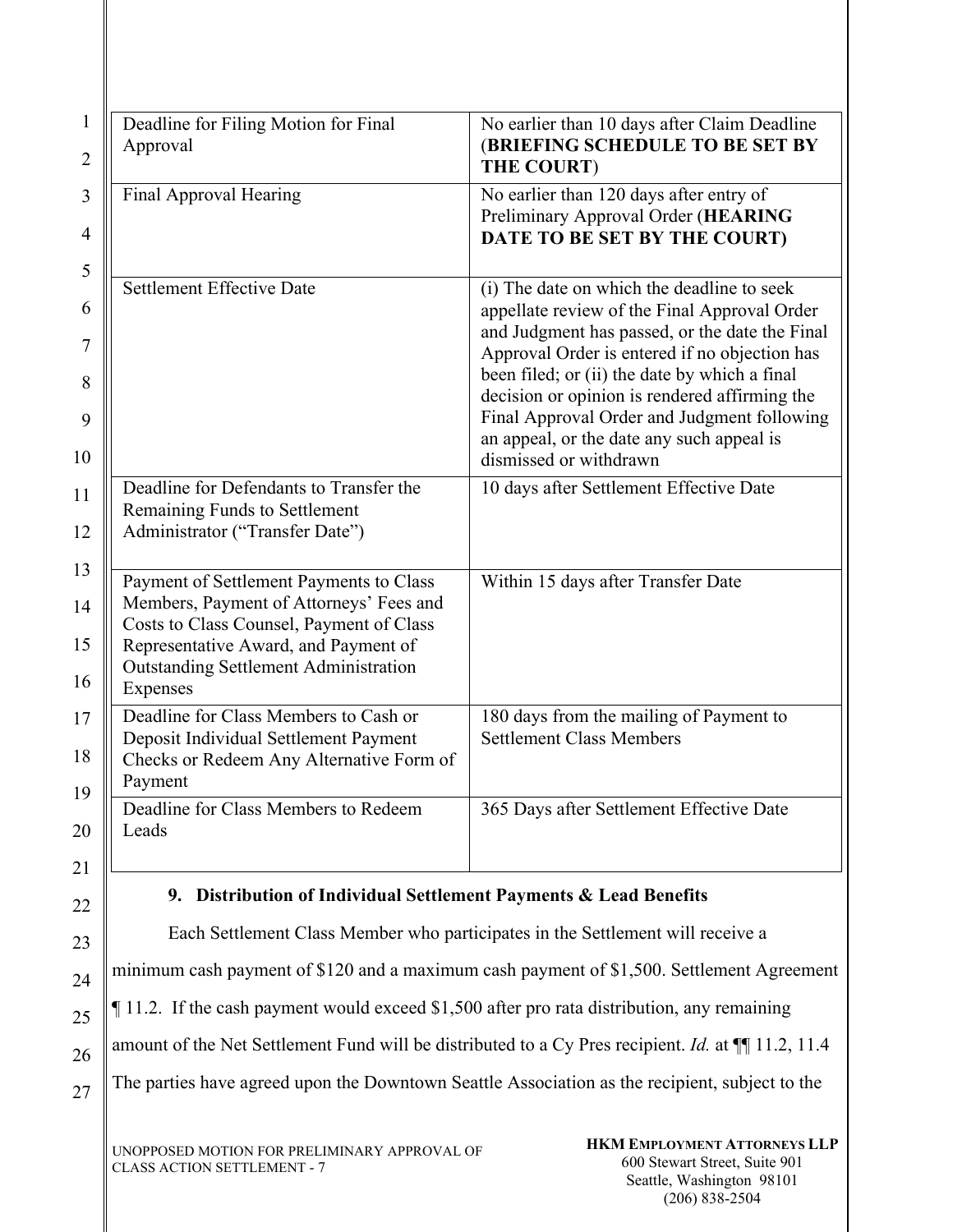1 2 3 4 5 Court's approval. *Id.* at ¶ 11.4. In additional to the cash payment, each Settlement Class Member will receive codes for six redeemable Leads, with each Lead valued at \$50 (for a total value of \$300). *Id.* at ¶ 3.3. These leads will be available for Settlement Class Members to redeem for one year after the Effective Date, and after that date, it is at Defendants' discretion whether to honor leads. *See id.* ¶¶ 3.3 and 5.6.

#### **III. ISSUES PRESENTED**

Whether the Court should preliminarily approve the Settlement as fair, adequate, and reasonable, and as otherwise satisfying the requirements for preliminary approval.

#### 9

6

7

8

10

11

12

#### **IV. EVIDENCE RELIED UPON**

This motion is based upon the accompanying Declaration of Jason Rittereiser and the attachments thereto, all pleadings and records on file herein, and such other documentary evidence or arguments as may be presented to the Court prior to or at the hearing on the motion.

13

## **V. AUTHORITY AND ARGUMENT**

14 15 16 17 18 19 20 21 22 23 24 25 26 27 Although CR 23 is silent in guiding trial courts in their review of class settlements, it is universally stated that a proposed class settlement may be approved by the trial court if it is determined to be "fair, adequate, and reasonable.'" *Pickett v. Holland Am. Line-Westours, Inc.*, 145 Wn.2d 178, 188, 35 P.3d 351 (2001) (expressly adopting federal standard for class action settlement approval). The approval of a class action settlement takes place in two stages: preliminary approval and final approval. *West v. Circle K Stores, Inc.*, CIVS040438WBSGGH, 2006 WL 1652598, at \*2 (E.D. Cal. June 13, 2006). At the preliminary approval stage, the Court "must make a preliminary determination on the fairness, reasonableness, and adequacy of the settlement terms and must direct the preparation of the notice of the certification, proposed settlement, and date of the final fairness hearing." *See In re M.L. Stern Overtime Litig.*, 07-CV-0118-BTM JMA, 2009 WL 995864, at \*3 (S.D. Cal. Apr. 13, 2009) (quoting Manual on Complex Litigation Fourth § 21.632 (2004)). During the preliminary process, the Court simply determines "whether there is any reason to notify the class members of the proposed class settlement and to proceed with the fairness hearing." *Gautreaux v. Pierce*, 690 F.2d 616, 621 n.3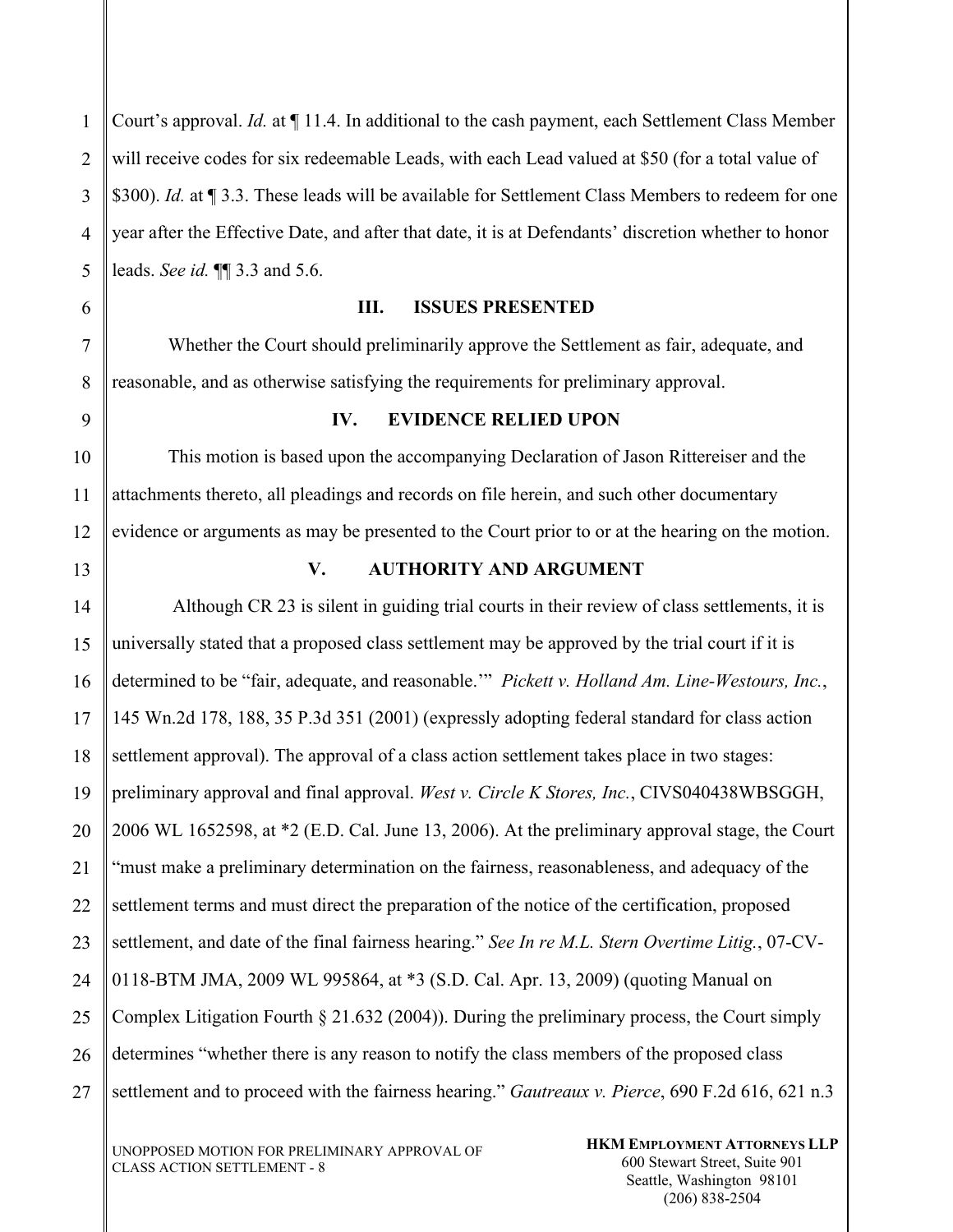1 2 3 (7th Cir. 1982). The Court's review is limited to the extent necessary to reach a reasoned judgment that "the agreement is not the product of fraud or overreaching by, or collusion between, the negotiating parties, and that the settlement, taken as a whole, is fair, reasonable, and adequate to all concerned." *Officers for Justice v. Civil Serv. Comm'n of City & Cty. of San Francisco*, 688 F.2d 615, 625 (9th Cir. 1982). If there are no obvious deficiencies, and the settlement falls into the range of possible approval, it should be preliminarily approved. *See Hanlon v. Chrysler Corp.*, 150 F.3d 1011, 1057 (9th Cir. 1998), *overruled on other grounds by Wal-Mart Stores, Inc. v. Dukes*, 564 U.S. 338, 131 S. Ct. 2541, 180 L. Ed. 2d 374 (2011)*; Alaniz v. California Processors, Inc.*, 73 F.R.D. 269, 273 (N.D. Cal. 1976). As set forth below, the proposed Settlement amply meets the relatively low bar for preliminary approval.

## **1. The Proposed Settlement Is Fair Because It Was the Product of Arm's Length Non-Collusive Negotiations**

Generally, "[t]here is a presumption of fairness when a proposed class settlement, which was negotiated at arm's-length by counsel for the class, is presented for Court approval." *NEWBERG ON CLASS ACTIONS* § 11.41; *see also Ellis v. Naval Air Rework Facility*, 87 F.R.D. 15, 18 (N.D. Cal. 1980), *aff'd,* 661 F.2d 939 (9th Cir. 1981) ("considerable weight" given to settlement reached after hard-fought negotiations).

The proposed Settlement in this case is presumptively fair because it was reached through arm's length negotiations and there is nothing to suggest that there was any collusion between the parties. *See Pelletz v. Weyerhaeuser Co.*, 255 F.R.D. 537, 542–43 (W.D. Wash. 2009) (approving settlement "reached after good faith, arms-length negotiations"). Plaintiff's counsel are experienced class action attorneys, including on claims involving text messaging cases like this one. *See* Rittereiser Decl. ¶¶ 3-5. After engaging in substantial discovery, whereby Plaintiff reviewed approximately 4,000 pages of documents produced by Defendants, the parties agreed to attend mediation. Rittereiser Decl. ¶ 8. Thereafter, the parties participated in a full-day mediation with a respected mediator, John B. Bates, Jr. of JAMS, on May 12, 2020. *Id.* ¶ 9. The parties were unable to settle at the mediation and thus resumed their discovery efforts. *Id.* ¶¶ 9-10.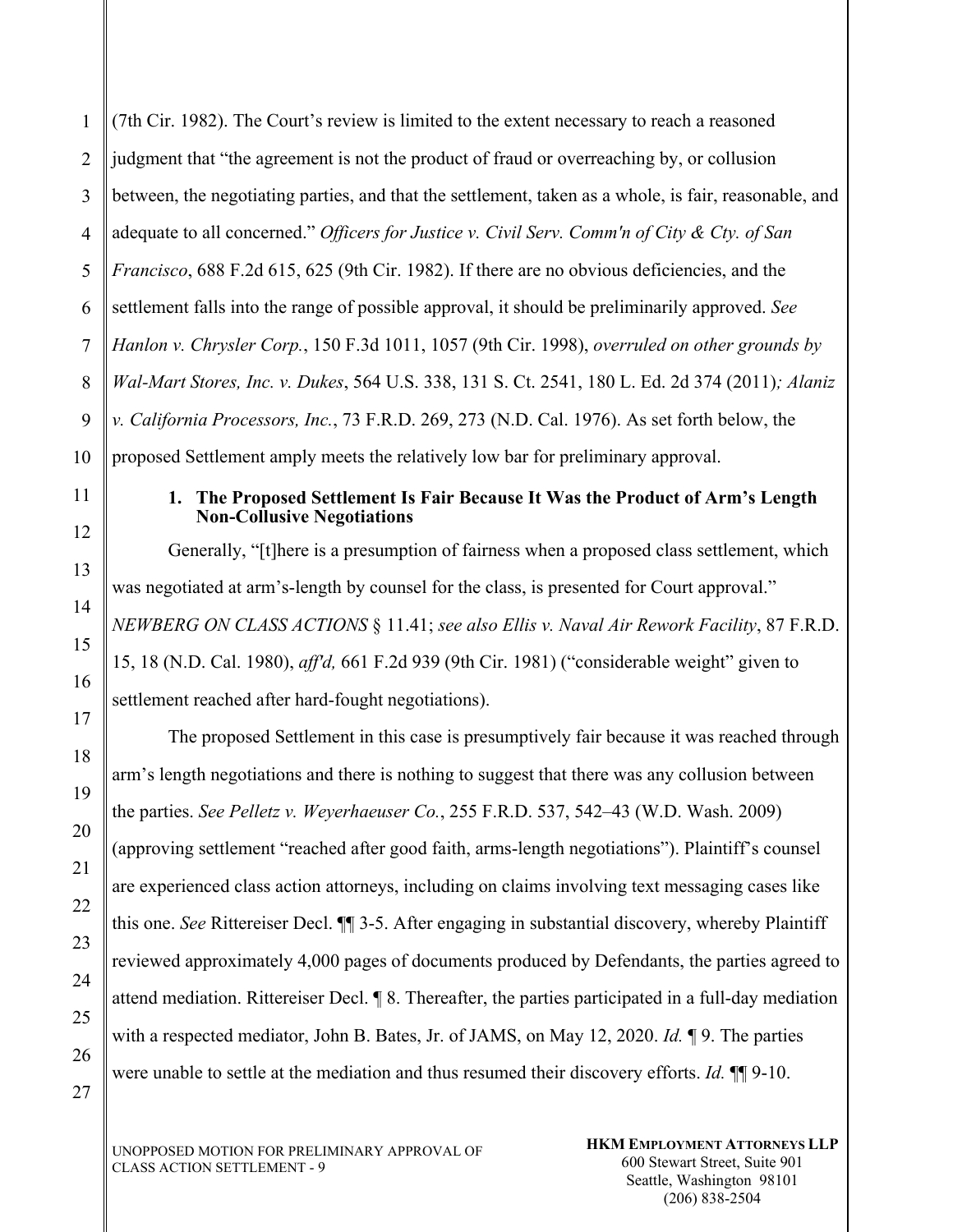1 2 3 4 5 6 7 Eventually, counsel for the Parties began resolution discussions between counsel which ultimately resulted in a settlement agreement. *Id.* ¶ 10. Thus, the negotiations before Mr. Bates (and in subsequent negotiations among counsel) were well tempered by a record sufficiently developed to allow experienced counsel to evaluate the case for settlement. *See Hughes v. Microsoft Corp.*, C93-0178C, 2001 WL 34089697, at \*7 (W.D. Wash. Mar. 26, 2001) ("A presumption of correctness is said to attach to a class settlement reached in arms-length negotiations between experienced capable counsel after meaningful discovery"). Accordingly, the Settlement Agreement is entitled to a presumption of fairness.

## **2. The Settlement Is Reasonable and Adequate**

In determining whether the Settlement is adequate and reasonable, the Court must ultimately balance the following factors: "the strength of the plaintiff's case; the risk, expense, complexity, and likely duration of further litigation; the risk of maintaining class action status throughout the trial; the amount offered in settlement; the extent of discovery completed, and the stage of the proceedings; the experience and views of counsel." *Hanlon*, 150 F.3d at 1026.

Here, the settlement represents an exceptional result for the class. After deductions for litigation costs, administrative expenses and attorneys' fees, Plaintiff's counsel estimates that each of the 2,515 Class Members, will receive a minimum cash payment of \$120 and maximum cash payment of \$1,500, in addition to six Leads (valued at \$300). Rittereiser Decl. ¶ 15. As set forth below, this settlement delivers substantial benefits and an excellent value to the Class Members. *See Officers for Justice*, 688 F.2d at 624 (internal citation omitted) (recognizing that, "the very essence of a settlement is compromise, 'a yielding of absolutes and an abandoning of highest hopes."").

#### **a. Plaintiff's Assessment of the Risks and Determination that the Settlement Is in the Best Interest of Class Members**

Prior to agreeing to this settlement, the Parties engaged in discovery and thoroughly evaluated the factual and legal underpinnings of Plaintiff's claims. Rittereiser Decl. ¶ 11. However, if the case were to proceed further, the proposed class would face considerable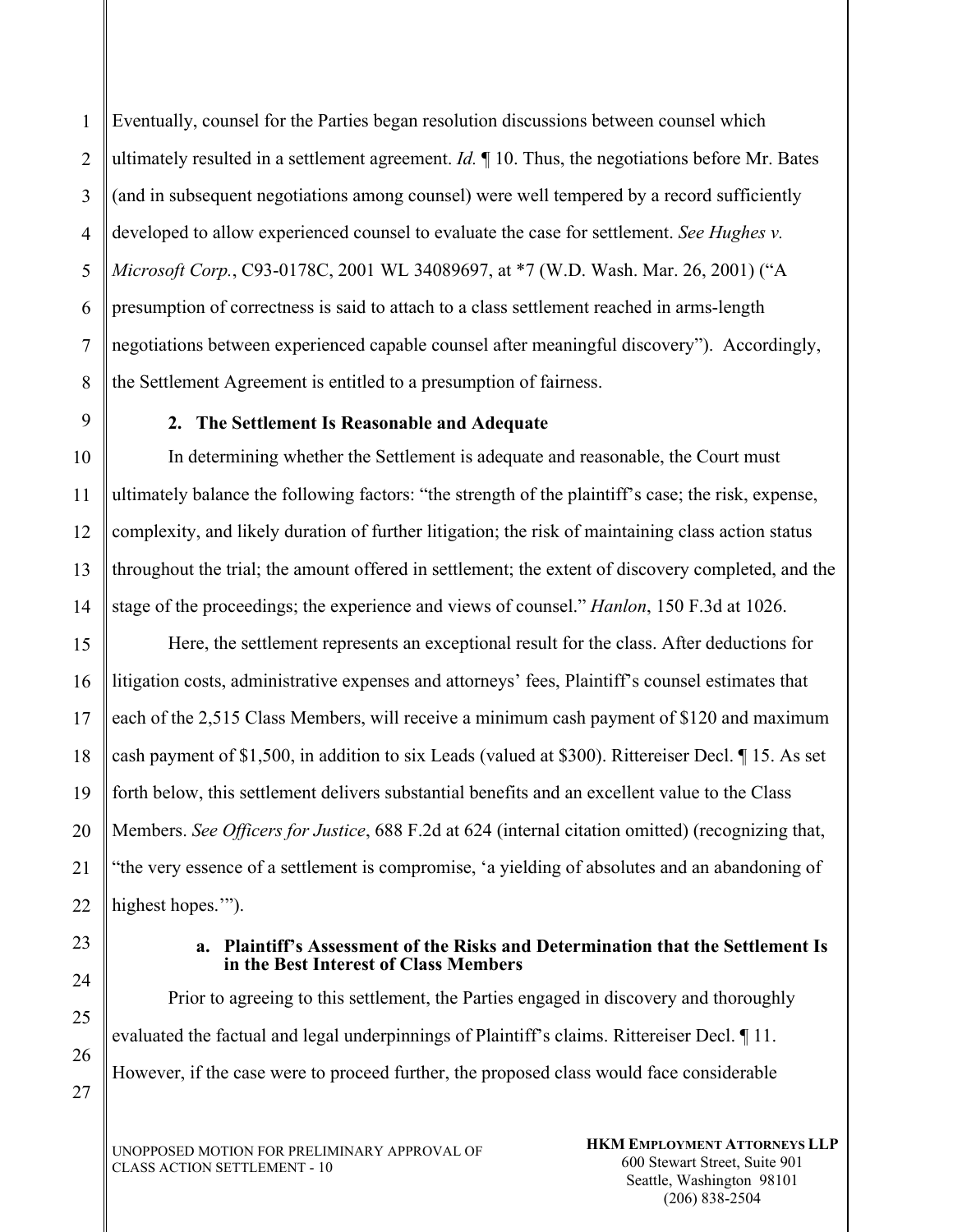1 2 3 4 5 6 7 8 9 impediments to discovery. *Id.*  $\P\P$  11-12. For instance, several of the key witnesses Defendants disclosed are in the Philippines which would provide challenging in terms of having jurisdiction to conduct their depositions. *Id.* ¶ 12. Additionally, proving that Defendants intentionally violated the statute would have been difficult, thus potentially limiting each class member's damages by two thirds. *Id.* ¶ 13. Additionally, proving that Class Members physically were in Washington when they received the text message would have been exceedingly difficult. *Id.*  Furthermore, and especially in light of the ongoing pandemic, there were risks that Defendants would not be able to pay for a judgment at the conclusion of protracted and hard-fought litigation. *Id.* 

10 11 12 13 14 15 16 17 18 19 20 21 22 23 24 25 26 27 In agreeing to the settlement sum, Plaintiff and Class Counsel have considered the risks inherent to litigation and the defenses available to Defendants, including Defendants' potential defense that they obtained consent to send the text messages at issue in this case. Rittereiser Decl. ¶ 11. Another issue stemming from this potential defense was whether the consent was obtained through a third party, and whether any evidence of that consent was discoverable given that records may not have been retained by Defendants or the third parties. *Id.* At the certification state, Defendants would have likely argued that class certification was not appropriate because determination of consent would require a showing of individualized, rather than classwide, proof. *Id.* While Plaintiff and his counsel disagree with Defendants' arguments and believe class certification would be appropriate, they are aware of the possibility that a court might accept Defendants' arguments and deny any motion for class certification or deny liability. If the class was certified, it is a near certainty that Defendants would move to decertify. *Id.* Furthermore, even if Plaintiff was able to prove liability, the amount of any award issued was not certain, in particular with liquidated damages. *Id.; see also id.* ¶ 13. Additionally, even if the class was certified and was successful at trial, Defendants likely would have sought a remittitur to limit the amount of statutory damages paid to the class. *Id.* ¶ 11. Moreover, even if Plaintiff were to prevail on a classwide basis, with treble damages (*i.e.,* damages of \$1,500 versus \$500), any recovery could be delayed for years by an appeal.

UNOPPOSED MOTION FOR PRELIMINARY APPROVAL OF CLASS ACTION SETTLEMENT - 11

**HKM EMPLOYMENT ATTORNEYS LLP**  600 Stewart Street, Suite 901 Seattle, Washington 98101 (206) 838-2504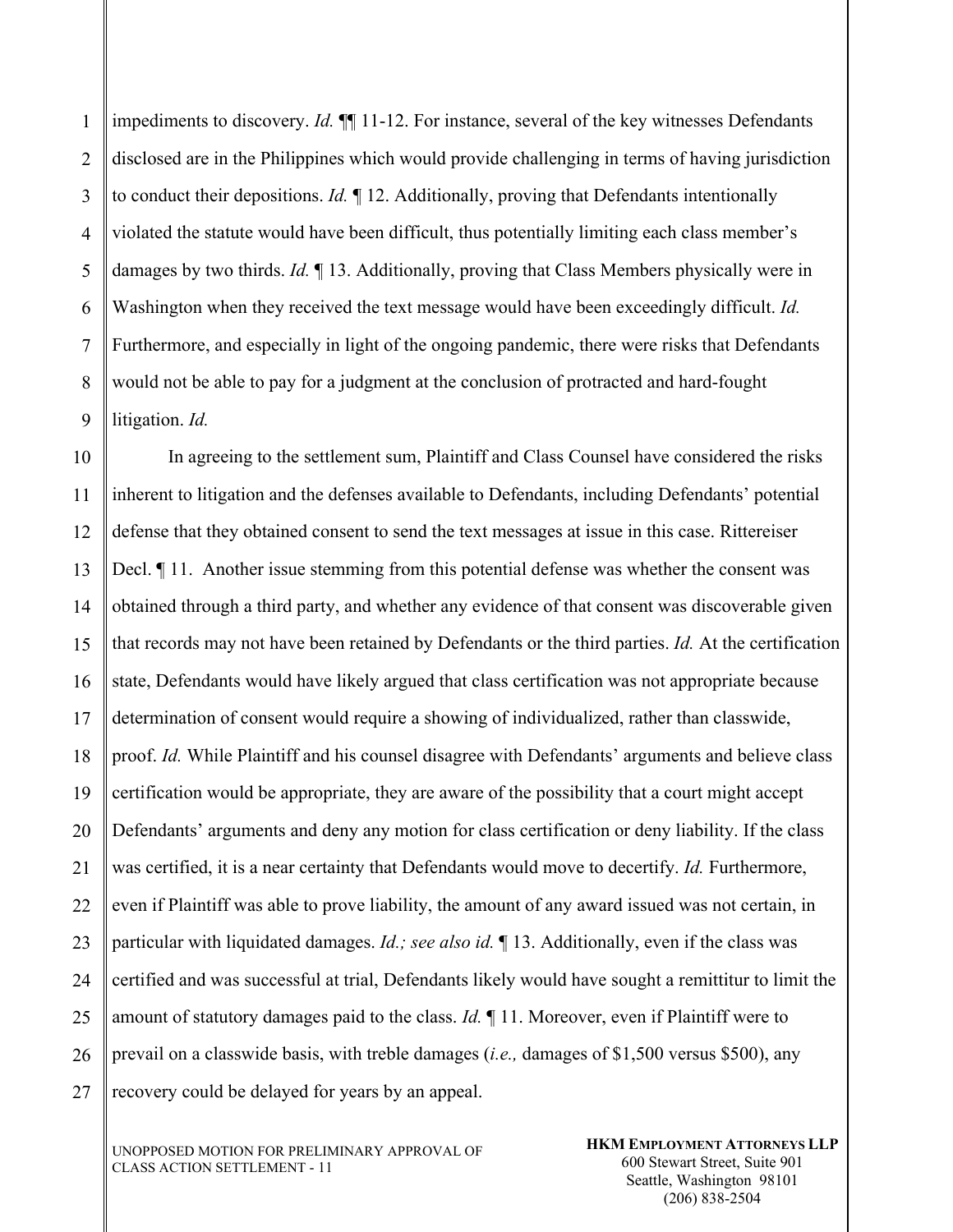1 2 3 4 5 6 7 8 In contrast, the Settlement provides substantial monetary relief to Settlement Class Members without further delay and is preferable to the risks that each party would face if the case were litigated. In fact, the value to the Class Members who participate in the Settlement is nearly equivalent to their statutory damages and, in some cases, may even *exceed* their potential treble damages awards. This is because even if the Class Members were to win at trial, they still may not be awarded the full benefit they will receive as a result of this settlement. In Plaintiff's Counsel's assessment, this Settlement is the best and most certain way for Class Members to obtain substantial benefits that they can use to further their businesses now.

9

#### **b. The Requested Service Award Is Reasonable**

10 11 12 13 14 15 16 17 18 Service awards are routinely approved in class settlements. *See, e.g., Grays Harbor Adventist Christian Sch. v. Carrier Corp.*, 05-05437 RBL, 2008 WL 1901988, at \*7 (W.D. Wash. Apr. 24, 2008); *In re Mego Fin. Corp. Sec. Litig.*, 213 F.3d 454, 463 (9th Cir. 2000), *as amended* (June 19, 2000); *Manual for Complex Litig.* (Fourth) § 21.62 n.971 (2004) (incentive awards may be "merited for time spent meeting with class members, monitoring cases, or responding to discovery") (citation omitted). *See also Probst v. State of Wash. Dep't of Ret. Sys*., 150 Wn. App. 1062 (2009) (unpublished) (affirming \$7,500 service award to named plaintiff). Service awards up to \$5,000 are presumptively reasonable in the Ninth Circuit. *See, e.g., Smith v. Am. Greetings Corp.*, 14-CV-02577-JST, 2016 WL 362395, at \*10 (N.D. Cal. Jan. 29, 2016).

19 20 21 22 23 24 25 Plaintiff requests an award of \$5,000.00, in addition to his Individual Settlement Payment. Plaintiff seeks an award for bringing and litigating because such an award promotes a public policy of encouraging individuals to undertake the responsibility of representative lawsuits, as well as reflects the time, cost, and effort a class representative often must personally undertake in order to bring relief to the class. Moreover, in this case, Plaintiff actively participated and assisted in counsel's investigation of the claims, discovery efforts, and in the attempted mediation. Rittereiser Decl. ¶ 16.

27

26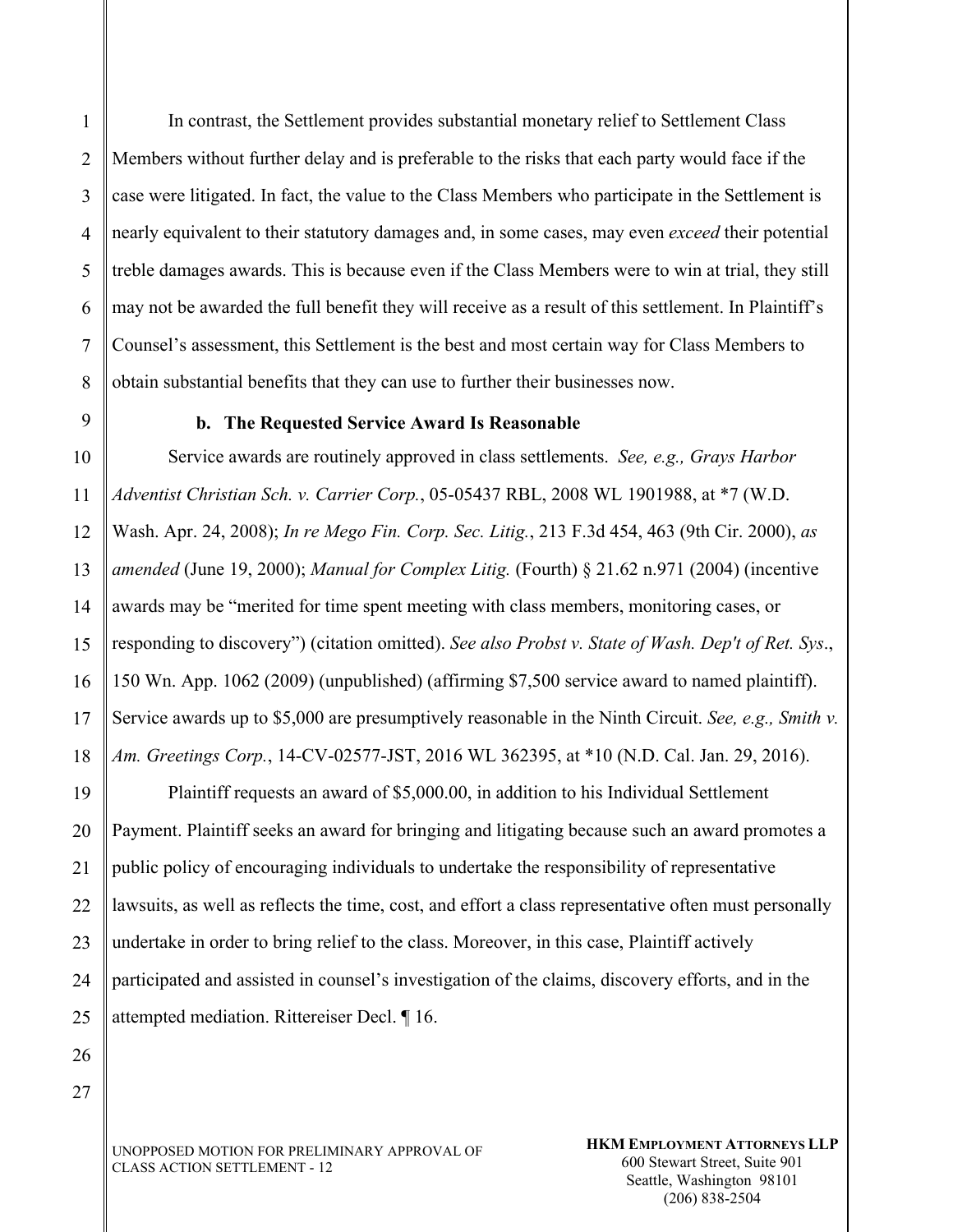**c. The Attorneys' Fees and Litigation Costs Requested Are Reasonable** 

 Plaintiff is also requesting attorneys' fees and litigation costs for Class Counsel of \$458,700.00 and \$5,696.27, respectively. The \$458,700.00 figure represents 30 percent of the Total Settlement Value, and the \$5,696.27 figure represents the out-of-pocket litigation costs paid in total by Class Counsel. *See Settlement Agreement* at ¶¶ 1.17, 4.2 and Rittereiser Decl. ¶ 14. These numbers are reasonable given the exceptional results Class Counsel were able to obtain for the Class, the risks associated with the claims, the contingent nature of the litigation, the complexity of the case and claims, and the expenses incurred by Class Counsel throughout the course of this case.

#### **i. Plaintiff's Requested Attorneys' Fee Award of 30 Percent of the Total Settlement Value Is Reasonable**

Under Washington law, courts use the percentage of recovery approach when calculating fees in class action settlements that result in a common settlement fund. *See Bowles v. Wash. Dep't of Ret. Sys.*, 121 Wn.2d 52, 72, 847 P.2d 440, 450 (1993). Such an approach is practical because counsel is recognized as having an equitable right to be compensated from the fund that their successful efforts helped create. *See Staton v. Boeing Co.*, 327 F.3d 938, 967 (9th Cir. 2003) ("a litigant or a lawyer who recovers a common fund for the benefit of persons other than himself or his client is entitled to a reasonable attorney's fee from the fund as a whole." (quoting *Boeing Co. v. Van Gemert*, 444 U.S. 472, 478, 100 S. Ct. 745, 62 L. Ed. 2d 676 (1980)). In common fund cases like this one, attorneys' fees are results-oriented – the size of the recovery constitutes a suitable measure of the attorneys' performance. *See Bowles*, 121 Wn.2d at 72.

Here, the requested percentage award of 30 percent of the Total Settlement Value is well within the reasonable range for common fund fee awards in Washington. *See Bowles*, 121 Wn.2d at 72–73. *See also, e.g., Main v. Quick & Clear*, King County Superior Court No. 16-2- 29685-8 SEA (Feb. 8, 2018) (awarding fees equal to 33 percent of the common fund settlement in Washington wage case); *O.S.T. v. Regence Blueshield*, King County Superior Court No, 11-2- 34187-9 (Sep. 8, 2015) (awarding 35 percent of the common fund as attorneys' fees).

UNOPPOSED MOTION FOR PRELIMINARY APPROVAL OF CLASS ACTION SETTLEMENT - 13

1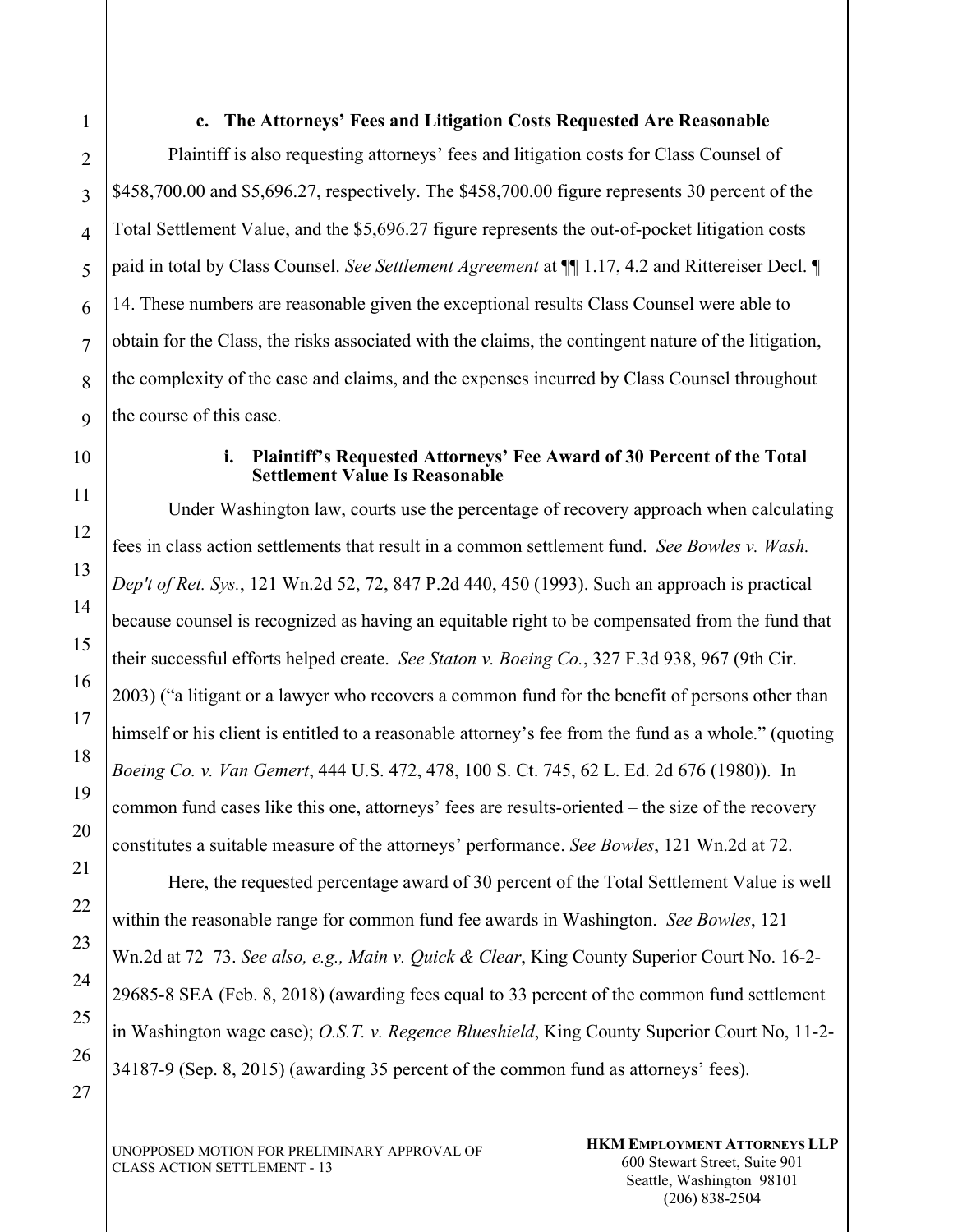Plaintiff's requested fee award is reasonable given the nature of the case, the uncertain nature of the litigation, and remarkable results obtained.

#### **ii. Counsel Are Entitled to Be Reimbursed for Litigation Costs Reasonably Expended During this Litigation**

"Reasonable costs and expenses incurred by an attorney who creates or preserves a common fund are reimbursed proportionately by those class members who benefit from the settlement." *In re Media Vision Tech. Sec. Litig.*, 913 F. Supp. 1362, 1366 (N.D. Cal. 1996), c*iting Mills v. Elec. Auto-Lite Co.*, 396 U.S. 375, 391– 92, 90 S. Ct. 616, 24 L. Ed. 2d 593 (1970). In advancing this lawsuit, Class Counsel incurred out-of-pocket costs of \$5,697.27. *See*  Rittereiser Decl. ¶ 14. These out-of-pocket costs included filing fees, service fees, legal research fees, and mediation-related expenses. *See id.* All of these expenses were necessary to secure the resolution of this litigation. *See In re Immune Response Sec. Litig.*, 497 F. Supp. 2d 1166, 1177– 78 (S.D. Cal. 2007) (finding that costs such as filing fees, photocopy costs, travel expenses, postage, telephone and fax costs, computerized legal research fees, expert fees, and mediation expenses are relevant and necessary expenses in a class action litigation).

## **3. The CR 23(a) & (b) Factors are Satisfied.**

For settlement purposes only, Plaintiff requests that the Court conditionally certify the proposed Class for settlement purposes only because all the applicable certification requirements of CR 23(a) and (b) are satisfied. CR 23(a) requires that there must be numerosity, commonality, typicality, and adequacy of representation; CR 23(b) requires that there be predominance of common question.

## **a. The CR 23(a) Factors of Numerosity, Commonality, Typicality, and Adequacy of Representation Are All Satisfied.**

27 The Class of 2,515 individuals well exceeds the numerosity requirement given that more than 40 members generally suffices. *Miller v. Farmer Bros. Co.*, 115 Wn. App. 815, 821, 64 P.3d 49 (2003). The commonality requirement of Rule 23(a)(2) is satisfied because there are questions of law and fact common to the settlement Class regarding whether Defendants' alleged practice of sending text messages without consent violates the Washington Consumer Protection Act. *See*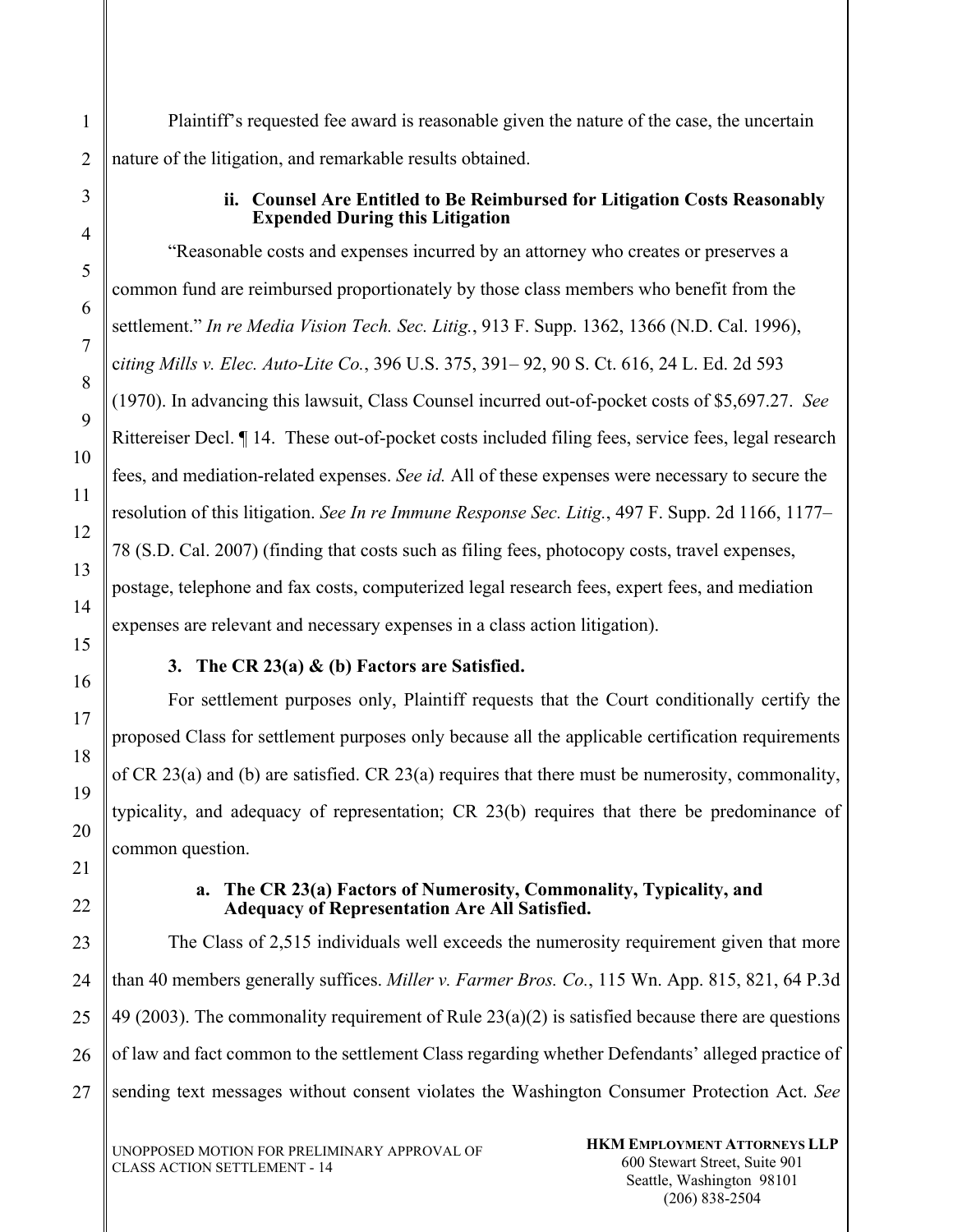1 2 3 4 5 6 7 8 *Gragg v. Orange Cab Co., Inc.*, C12-0576RSL, 2014 WL 794266, at \*2 (W.D. Wash. Feb. 27, 2014) (finding "there are common questions of both law and fact in this matter" on similar claims). Typicality is met because Plaintiff's claims arise from the same course of conduct as those of other Class Members, based on the same legal theories. *See Pellino v. Brink's Inc.*, 164 Wn. App. 668, 684, 267 P.3d 383 (2011). So too is adequacy satisfied because Plaintiff's interests are not antagonistic to the other Class Members and are represented by qualified counsel. *Hansen v. Ticket Track, Inc.*, 213 F.R.D. 412, 415 (W.D. Wash. 2003). Plaintiff and his counsel will adequately represent the interests of the Class here.

9

# **b. The CR 23(b)(3) Criteria is Satisfied.**

10 11 12 13 14 15 16 17 18 19 20 21 The Settlement Class satisfies the predominance requirements of CR 23(b)(3). Common issues predominate because the central liability question in this case — whether Defendants sent unsolicited commercial electronic text messages to Washington residents — can be established through generalized evidence. *See Gragg*, 2014 WL 794266, at \*4. Because the claims are being certified for purposes of settlement, there are no issues with manageability. *Amchem Products, Inc. v. Windsor*, 521 U.S. 591, 620, 117 S. Ct. 2231, 138 L. Ed. 2d 689 (1997) ("Confronted with a request for settlement-only certification, a district court need not inquire whether the case, if tried, would present intractable management problems … for the proposal is that there be no trial."). Additionally, resolution of thousands of claims in one action is far superior to individual lawsuits and promotes consistency and efficiency of adjudication. *See Amchem Products, Inc.*, 521 U.S. at 617 (noting the "policy at the very core of the class action mechanism is to overcome the problem that small recoveries do not provide the incentive for any individual to bring a solo action prosecuting his or her rights"). Certification for purposes of settlement is appropriate.

22 23

# **4. The Class Notice Is Adequate**

24 25 26 27 CR 23(c)(2) of the Washington Rules of Civil Procedure provides that "the court shall direct to the members of the class the best notice practicable under the circumstances, including individual notice to all members who can be identified through reasonable effort. The notice shall advise each member that (A) the court will exclude them from the class if they so request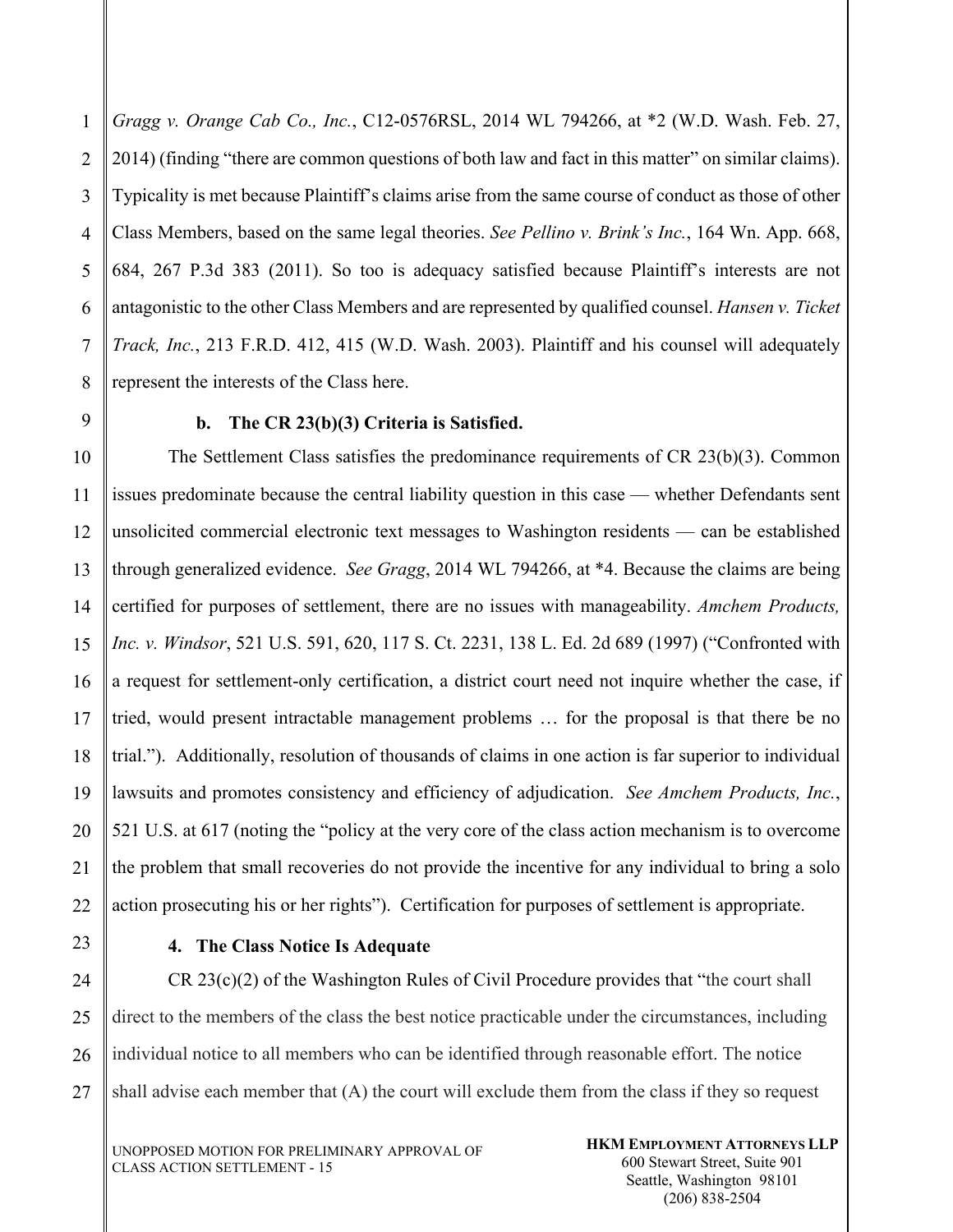1 2 by a specified date; (B) the judgment, whether favorable or not, will include all members who do not request exclusion; and (C) any member who does not request exclusion may, if he or she desires, enter an appearance through their counsel." Moreover, any "notice of the proposed dismissal or compromise shall be given to all members of the class in such manner as the court directs." CR 23(e). Notice of settlement is "satisfactory if it 'generally describes the terms of the settlement in sufficient detail to alert those with adverse viewpoints to investigate and to come forward and be heard.'" *Churchill Vill., L.L.C. v. Gen. Elec.*, 361 F.3d 566, 575 (9th Cir. 2004) (citing *Mendoza v. Tucson Sch. Dist. No. 1*, 623 F.2d 1338, 1352 (9th Cir. 1980)). The proposed notice to the Class Members fully satisfies these requirements, and does so in three different formats so as to reach the largest number of Class Members. *See* Postcard Notice, Email Notice, and Detailed Notice (Settlement Agreement, Exs. 2, 3,4 and 4).

## **VI. CONCLUSION**

For the foregoing reasons, Plaintiff respectfully requests that the Court (1) grant preliminary approval of the settlement, including payment to the class, attorneys' fees and costs payment, class representative service award, and the costs of claims administration; (2) provisionally certify the class for settlement purposes only; (3) approve the form, content, and method of delivering notice to the Class as set out in the Settlement Agreement; (4) appoint JND Legal Administration as Settlement Administrator to administer the settlement; and (5) schedule final approval hearing in accordance with the deadlines proposed in the Settlement Agreement and in this Motion.

DATED this 2<sup>nd</sup> day of July, 2021.

*/s/ Jason A. Rittereiser* 

Jason A. Rittereiser, WSBA No. 43628 Rachel M. Emens, WSBA No. 49047 Henry Brudney, WSBA No. 52602 **HKM EMPLOYMENT ATTORNEYS LLP** 600 Stewart Street, Suite 901

4 As stated previously in n.3, Ex. 3 will be filed on or before the Noting Date.

UNOPPOSED MOTION FOR PRELIMINARY APPROVAL OF CLASS ACTION SETTLEMENT - 16

**HKM EMPLOYMENT ATTORNEYS LLP**  600 Stewart Street, Suite 901 Seattle, Washington 98101 (206) 838-2504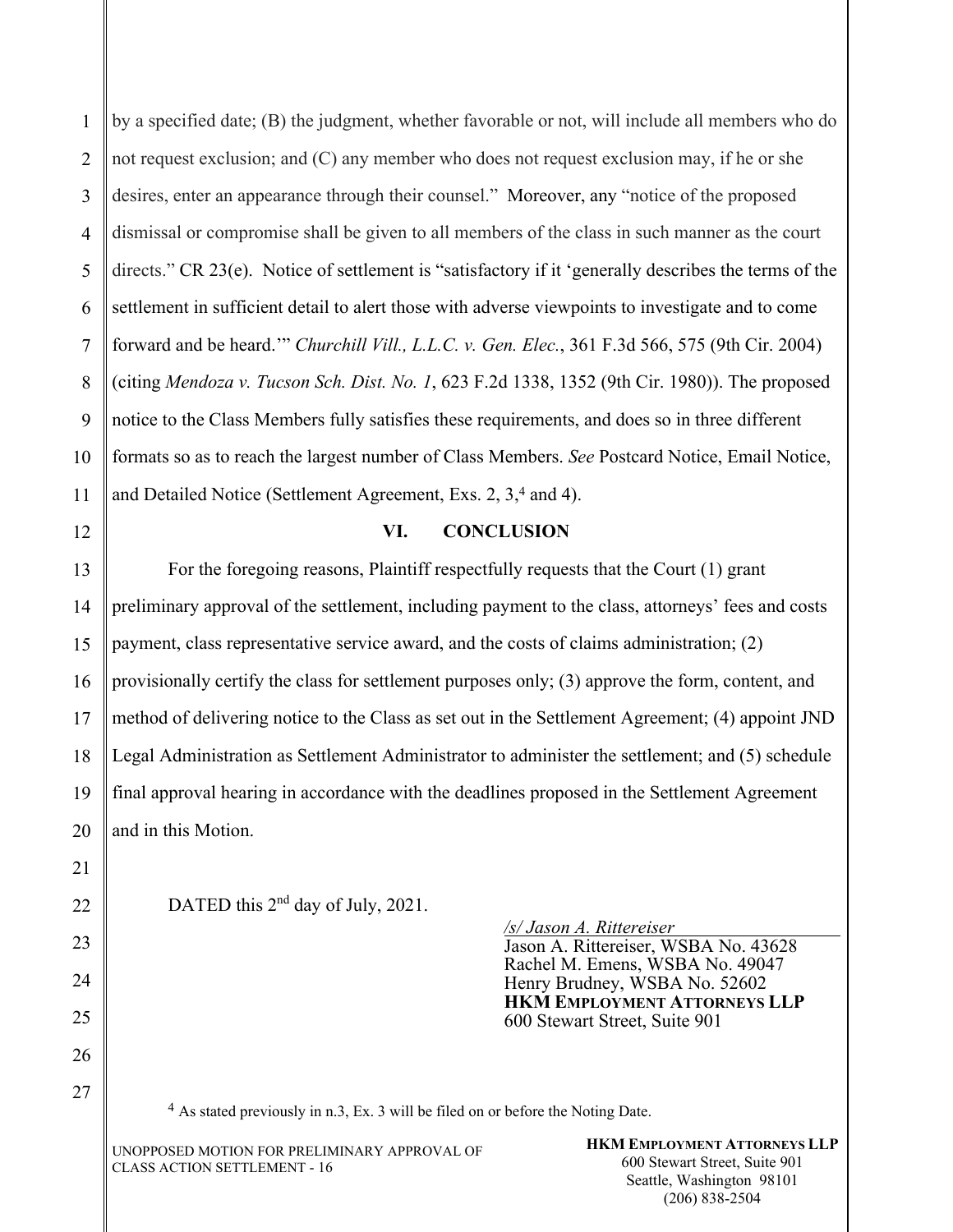| 1 SW Columbia Street, Suite 1850<br>Portland, OR 97204<br>Phone: (503) 493-7488<br>Email: peter@stutheitkalin.com<br>Attorneys for Plaintiff Michael Aaland |
|-------------------------------------------------------------------------------------------------------------------------------------------------------------|
|                                                                                                                                                             |
|                                                                                                                                                             |
|                                                                                                                                                             |
|                                                                                                                                                             |
|                                                                                                                                                             |
|                                                                                                                                                             |
|                                                                                                                                                             |
|                                                                                                                                                             |
|                                                                                                                                                             |
|                                                                                                                                                             |
|                                                                                                                                                             |
|                                                                                                                                                             |
|                                                                                                                                                             |
|                                                                                                                                                             |
|                                                                                                                                                             |
|                                                                                                                                                             |
|                                                                                                                                                             |
| Peter D. Stutheit, WSBA No. 32090<br><b>STUTHEIT KALIN LLC</b>                                                                                              |
| 5,387 words, in compliance with the Local<br>Civil Rules.                                                                                                   |
| I certify that this memorandum contains                                                                                                                     |
| remens@hkm.com<br>hbrudney@hkm.com                                                                                                                          |
|                                                                                                                                                             |
| Fax:<br>206-260-3055<br>Email: jrittereiser@hkm.com                                                                                                         |
|                                                                                                                                                             |

(206) 838-2504